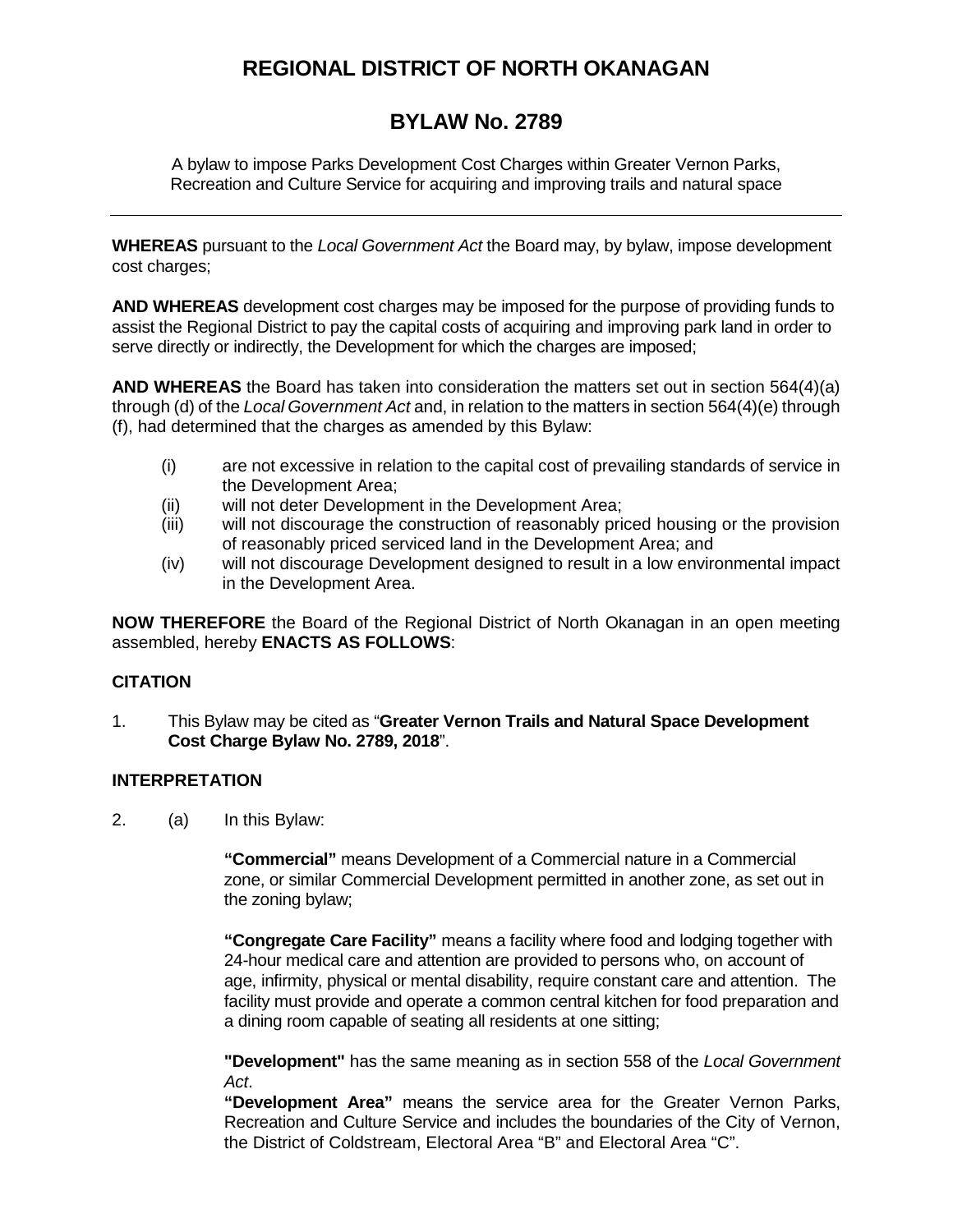**"Duplex"** means any building divided into two Dwelling Units connected by a common wall or by an adjoining ceiling/floor system with each Dwelling Unit occupied or intended to be occupied as a permanent home or residence of one household;

**"Dwelling Unit"** means one or more rooms used for residential accommodation of only one family when such room or rooms contain or provide for the installation of sleeping, sanitary, and only one set of cooking facilities;

**"Gross Floor Area"** means the sum of all areas of each storey measured between the exterior walls of such building;

**"Industrial"** means Development of an Industrial nature including such uses as production, wholesale, processing, fabricating, manufacturing, warehousing or storage in an Industrial zone, as set out in the zoning bylaw;

**"Institutional"** means Development of a public or Institutional nature in an Institutional zone, as set out in the zoning bylaw;

**"Multi-Family"** means a building containing two or more Dwelling Units or strata units, or a Development that includes two or more single family dwellings or Dwelling Units in separate buildings on one Parcel, including mobile or manufactured homes;

**"Not-for-Profit Rental Housing"** means low income housing that is owned by a non-profit corporation incorporated under the *Society Act* or a government organization and occupied or intended to be occupied under tenancy agreements as defined in the *Residential Tenancy Act*,

**"Occupancy Unit"** means a single room within a Congregate Care Facility for the residential accommodation of one or two persons;

**"Parcel"** means any lot, block or other area in which land is held or into which it is subdivided, but does not include a highway;

**"Regional District"** means the Regional District of North Okanagan.

- (b) Unless otherwise provided in this Bylaw, words and phrases used herein have the same meanings as in the *Community Charter*, *Local Government Act* and the *Interpretation Act* as the context and circumstances may require.
- (c) A reference to an Act in this Bylaw refers to a statute of British Columbia, and a reference to any statute, regulation, bylaw or other enactment refers to that enactment as it may be amended or replaced from time to time.
- (d) Words in the singular include the plural, and words in the plural include the singular.
- (e) Headings are for convenience only and must not be construed as defining or limiting the scope or intent of the provisions.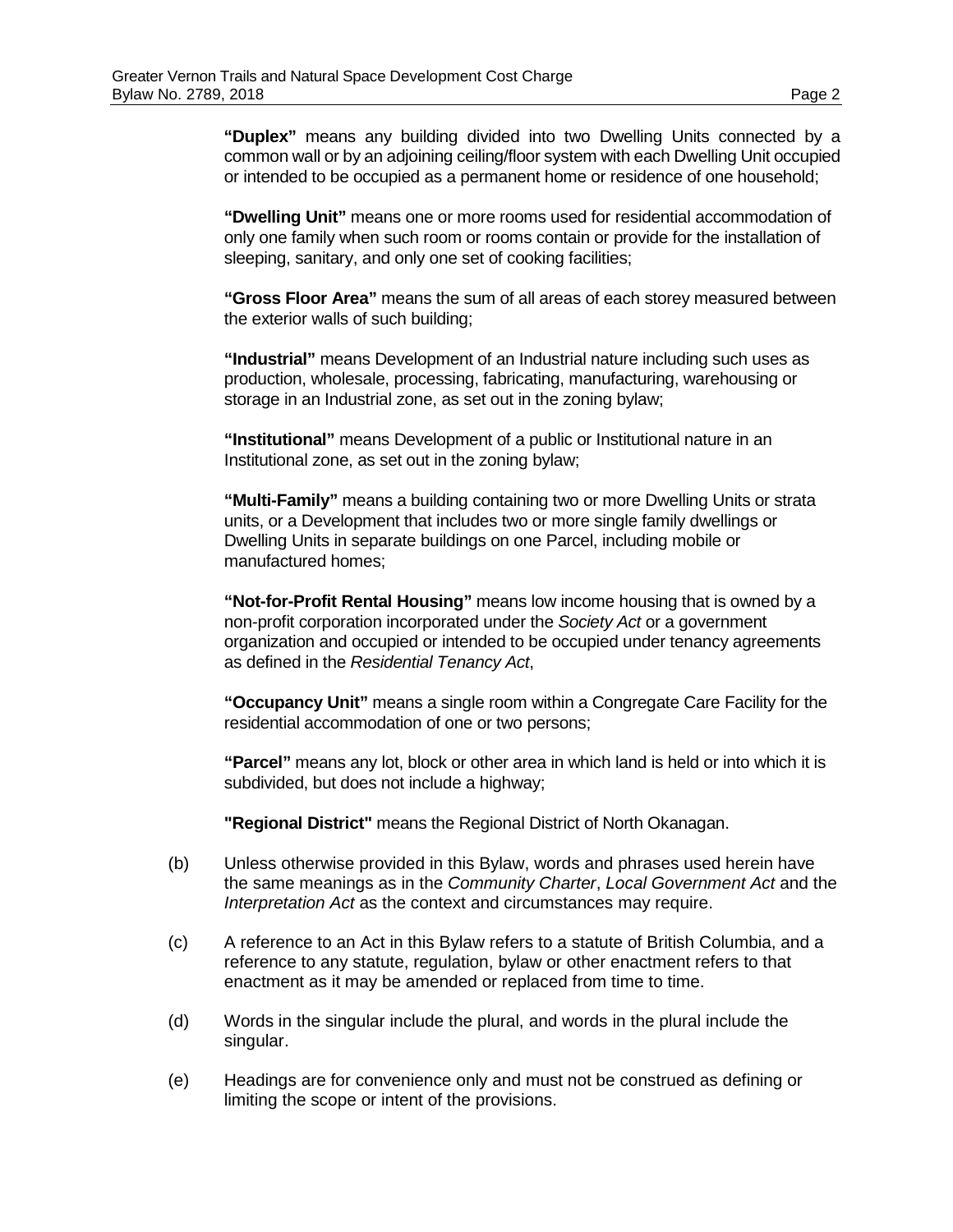## **SCHEDULES**

3. Schedule "A" is attached to and forms part of this Bylaw.

#### **SEVERABILITY**

4. If any part of this Bylaw is held to be invalid by a court of competent jurisdiction, the invalid part is severed and the remainder of the Bylaw continues to be valid.

#### **DEVELOPMENT COST CHARGES PAYABLE**

- 5. Every person who obtains:
	- (a) approval of a subdivision; or
	- (b) a building permit authorizing the construction, alteration or extension of a building or structure;

within the Development Area must pay to the Regional District the applicable development cost charges as set out in Schedule "A".

- 6. The development cost charge must be paid to the Regional District at the time of:
	- (a) approval of the subdivision; or
	- (b) building permit issuance.
- 7. Pursuant to section 561(6) of the Local Government Act, development cost charges are payable in relation to a development with fewer than four (4) self-contained Dwelling Units authorized by a building permit for the construction, alteration or extension of a building or part of a building.
- 8. The amount of development cost charges payable in relation to a Development shall be calculated from Schedule "A" as follows:
	- (a) for all newly subdivided lots created by the subdivision of land, including bare land strata lots, one Single Family charge shall be imposed for each additional lot created, regardless of zoning and future land use;
	- (b) for a Duplex building authorized by a building permit, one Single Family charge shall be imposed for the second Dwelling Unit;
	- (c) for a Multi-Family Development authorized by a building permit, one Multi-Family charge shall be imposed for each Dwelling Unit;
	- (d) for a Congregate Care Facility authorized by a building permit, one Congregate Care charge shall be imposed for each Occupancy Unit; and
	- (e) for Industrial, Commercial or Institutional Development authorized by a building permit, the Industrial, Commercial or Institutional charge multiplied by the Gross Floor Area shall be imposed.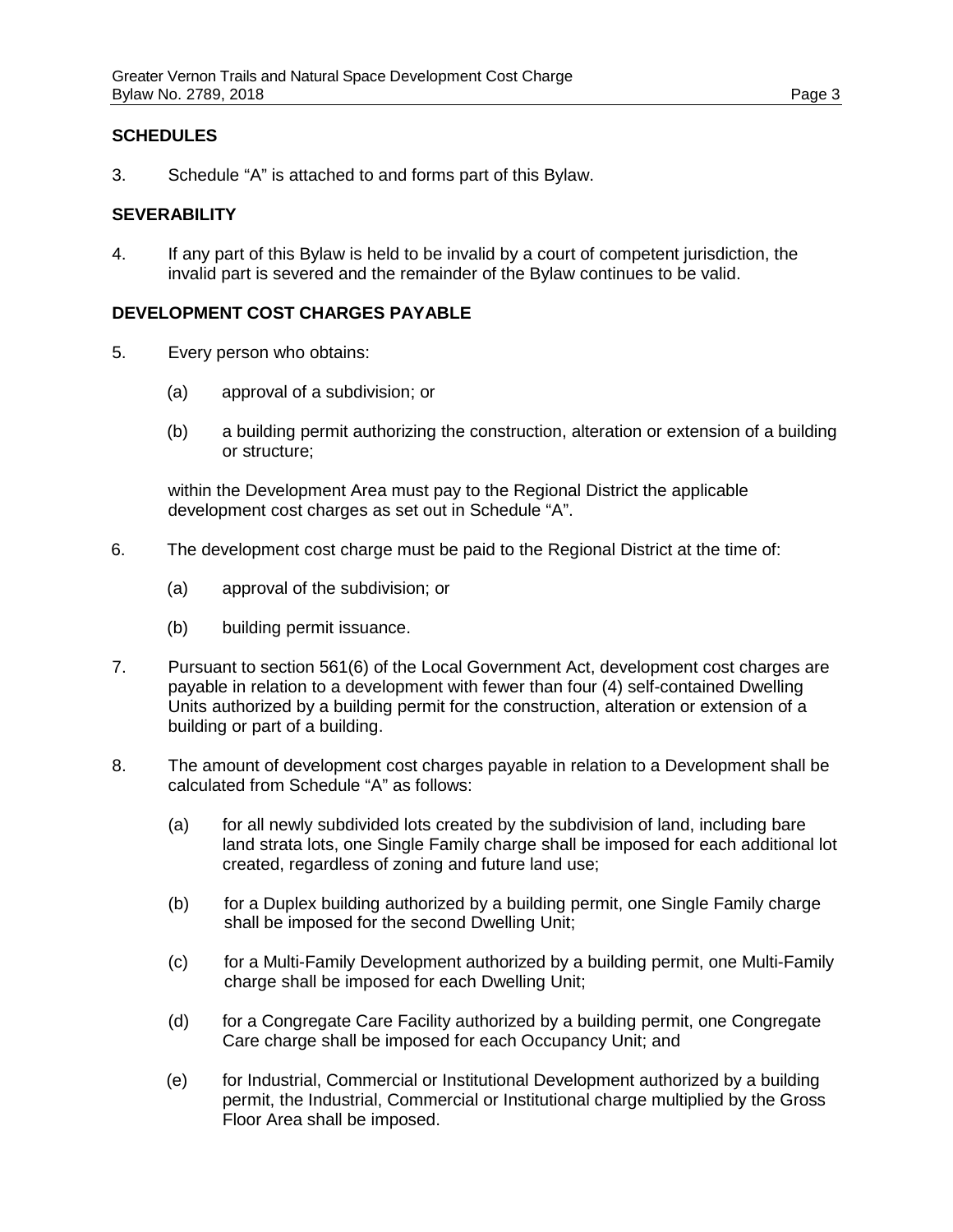- 9. Where a type of Development is not identified on Schedule "A", the amount of development cost charges to be paid to the Regional District shall be equal to the development cost charges that would have been payable for the most comparable type of Development.
- 10. The amount of development cost charges payable in relation to a mixed-use type of Development authorized by building permit shall be calculated separately for each portion of the Development, according to the separate use types, and shall be the sum of the charges payable for each type.

#### **DEVELOPMENT COST CHARGES NOT PAYABLE**

- 11. Development cost charges are not payable in relation to:
	- (a) a building permit authorizing the construction, alteration or extension of a building or part of a building that is, or will be, after the construction, alteration or extension, exempt from taxation as a place of public worship;
	- (b) a Development authorized by a building permit if the value of the work authorized by the building permit does not exceed \$50,000; or
	- (c) a building permit authorizing the construction, alteration or extension of selfcontained Dwelling Units in a building if each unit is no larger than 29  $m<sup>2</sup>$  and each unit is to be put to no other use other than residential use in those Dwelling Units.
- 12. Pursuant to section 563(1)(a) of the Local Government Act, development cost charges for Not-for-Profit Rental Housing are waived in their entirety.
- 13. Local government utility infrastructure projects are deemed to not impose new capital cost burdens on the Regional District and development cost charges are not payable in relation to building permits authorizing such buildings or structures.

#### **REPEAL**

14. "Greater Vernon Parks Recreation and Culture Service Development Cost Charge Bylaw No. 2279, 2007" and all amendments thereto are hereby repealed.

| Read a First, Second and THIRD Time         | this | 18 | day of | <b>July, 2018</b> |
|---------------------------------------------|------|----|--------|-------------------|
| <b>Third Reading Rescinded</b>              | this | 17 | day of | April, 2019       |
| <b>Third Reading as Amended</b>             | this |    | day of | April, 2019       |
| Approved by the Inspector of Municipalities | this | 10 | day of | <b>July, 2019</b> |
| <b>ADOPTED</b>                              | this | 21 | day of | August, 2019      |

Chair Kevin Acton

Corporate Officer

Paddy Juniper